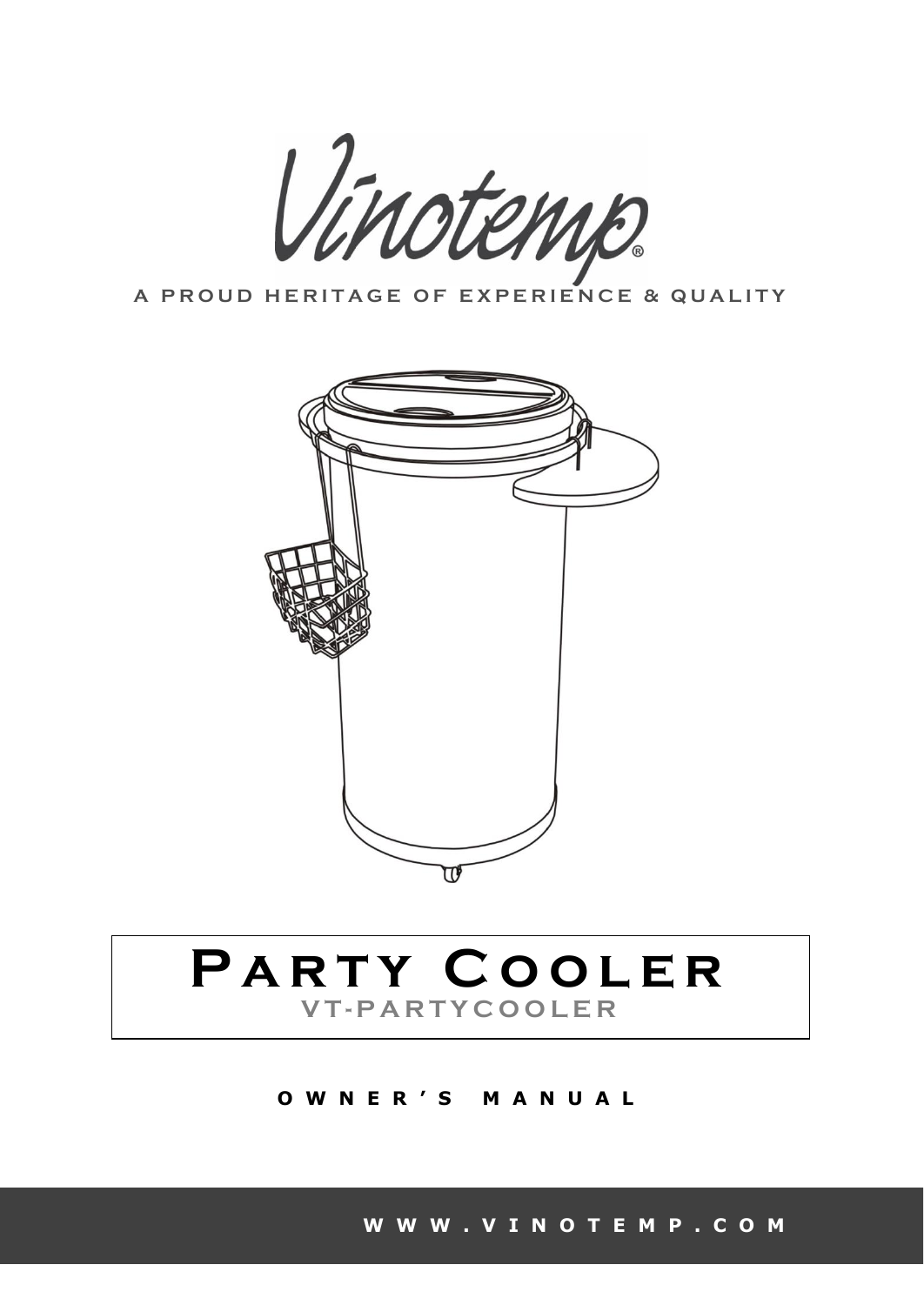#### **Your Beverage Cooler**

This unit can be used for storage and/or service. The unit has a foldable see-through top, wire basket and two shelves to display beverages.

#### **General Operating Instructions**

Remove all external and internal packaging from your beverage cooler. Be sure that all parts have been included before discarding any packaging materials. You may want to keep the box and packing materials for use at a later date.

Upon receipt and inspection of unit, the supply cord must be replaced if it is damaged. Contact our customer service at 1-800-777-8466 or info@vinotemp.com.

#### **READ ALL INSTRUCTIONS BEFORE USING THIS BEVERAGE COOLER**

-Save these instructions-

**To register your product, visit: http://www.vinotemp.com/Warranty.aspx Register your warranty within 10 days of receiving the unit. Please be sure to retain your proof of purchase.**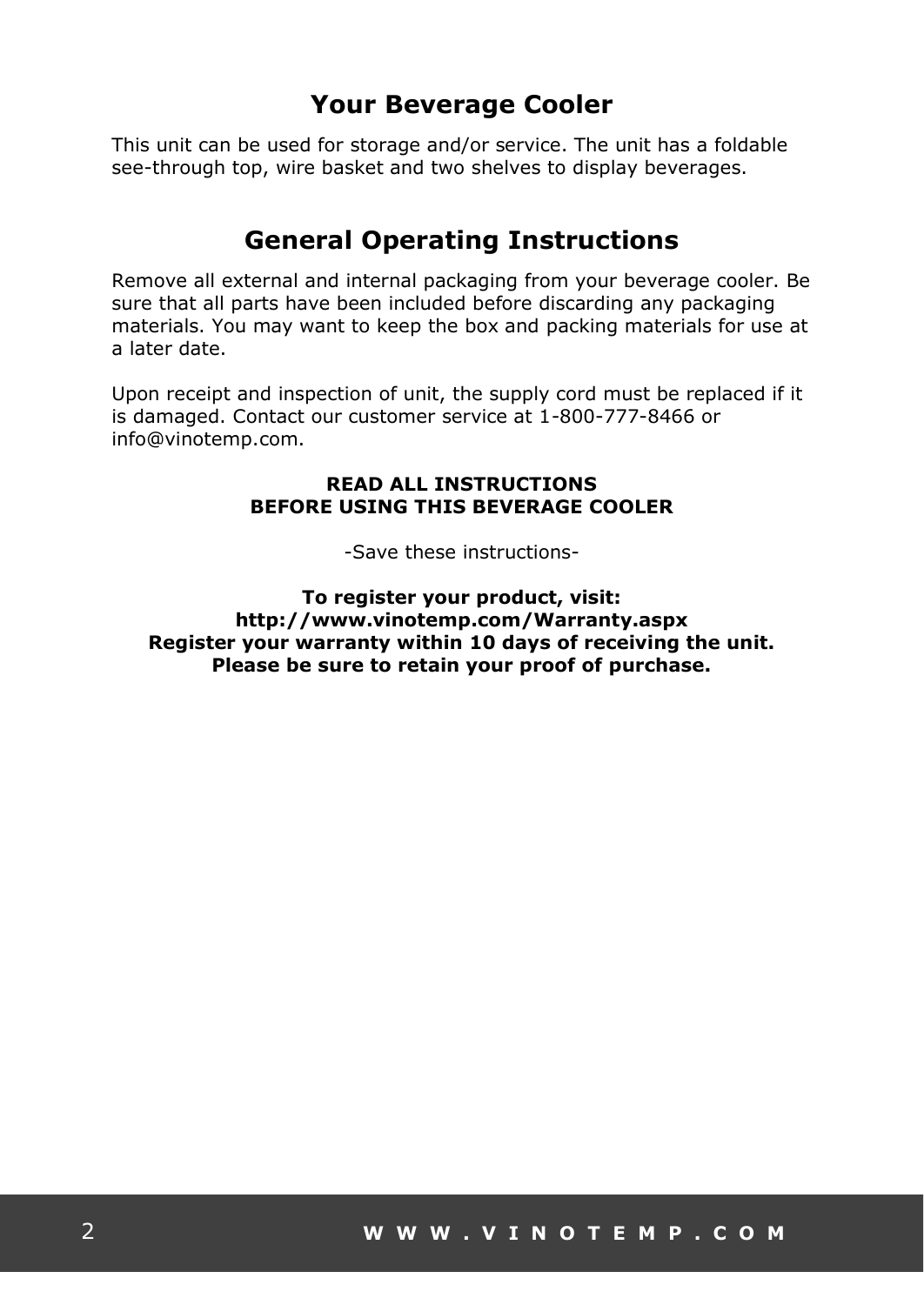## **Table of Contents**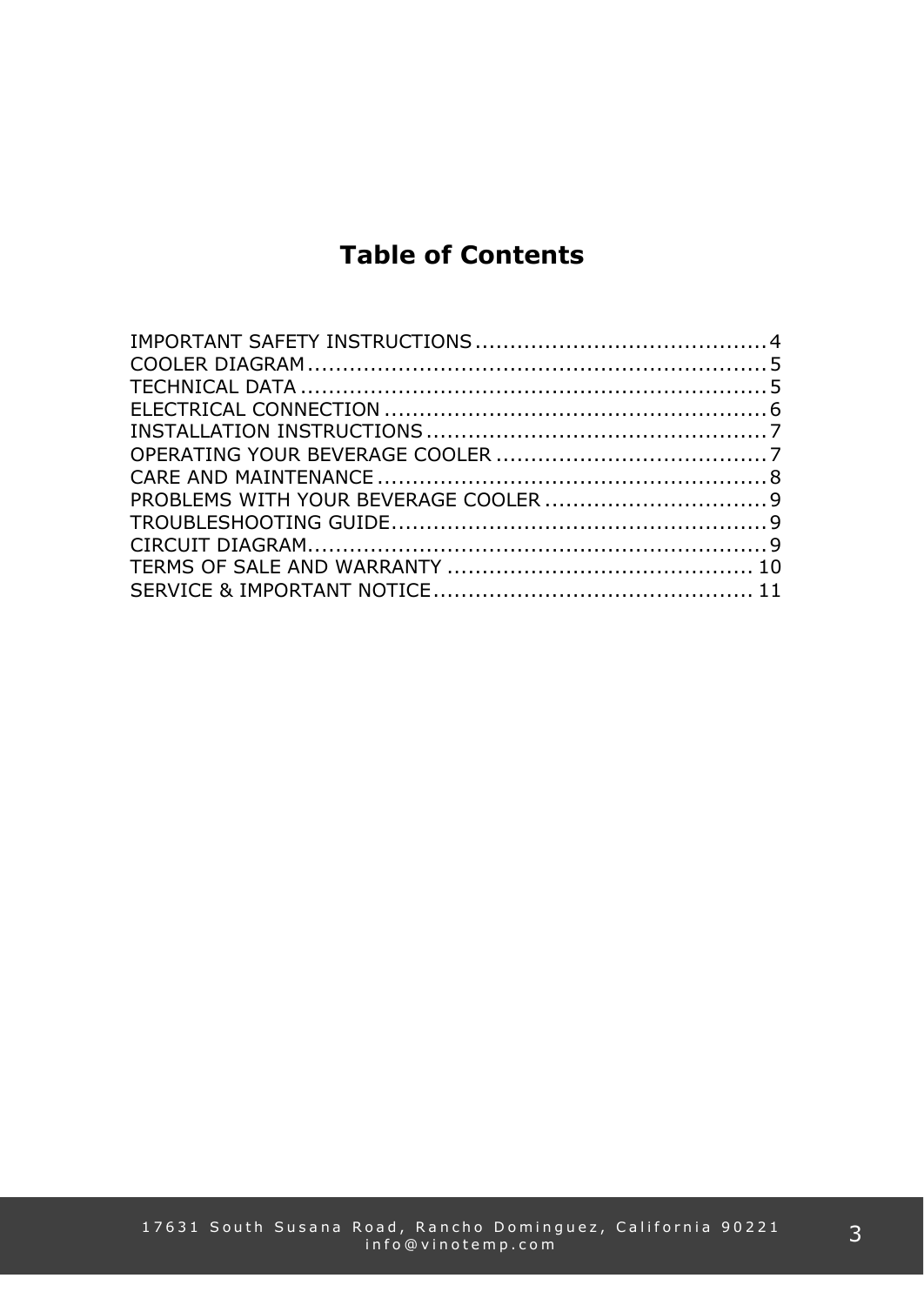## **IMPORTANT SAFETY INSTRUCTIONS**

To reduce the risk of fire, electrical shock or injury when using your appliance, basic precautions should always be followed, including the following:

- Use this appliance only for its intended purpose as described in this Owner's Manual.
- The manufacturer assumes no liability for parts or labor coverage for component failure or other damages resulting from improper usage, installation or failure to clean and/or maintain product as set forth in these instructions.
- Do not attempt to repair or replace any part of your appliance unless it is specifically recommended in this manual. All other servicing should be referred to a qualified technician.
- Do not store or use gasoline or any other flammable vapors and liquids in the vicinity of this appliance. The fumes can create a fire hazard or explosion.
- This appliance is designed for storing and cooling beverages. Do not store perishable food, medicine or other medical products as internal temperature may not be appropriate.
- Never allow children to operate, play with or crawl inside the appliance.

**IMPORTANT NOTE:** Cooler must remain in the upright position for 30 minutes prior to plugging in the cooler.

**WARNING:** Risk of child entrapment. An empty beverage cooler can be a dangerous attraction to children. If disposing of the cooler, remove gaskets, latches, or lids from your unused appliance, or take other action to ensure the cooler is harmless.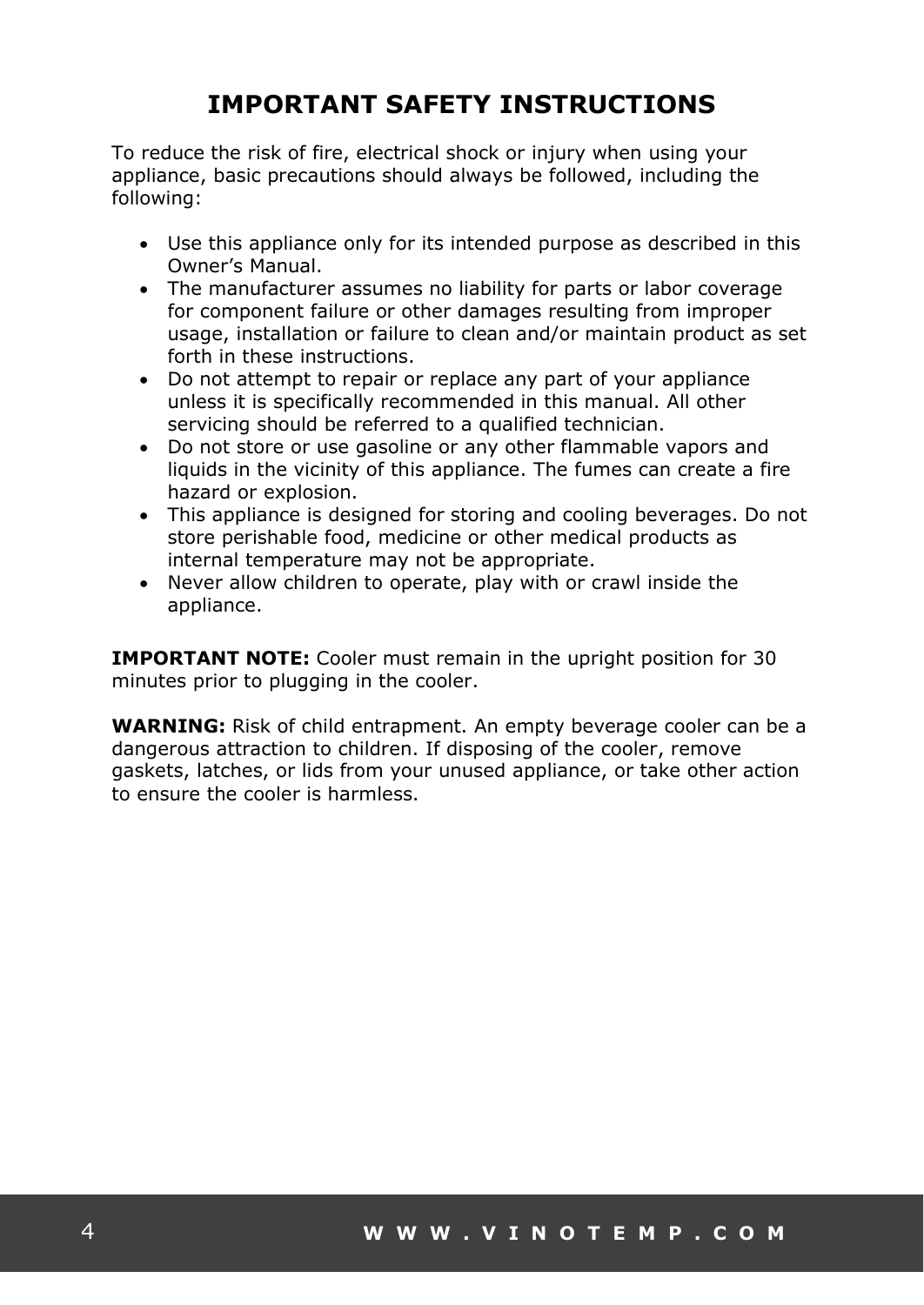#### **COOLER DIAGRAM**



| 1. Foldable lid        |
|------------------------|
| 2. Support bar         |
| 3. Wire display basket |
| 4. Handle              |
| 5. Side shelf          |
| 6. Cabinet             |
| 7. Wheel               |
|                        |

#### **TECHNICAL DATA**

| <b>Model No.</b>                 | <b>VT-PARTYCOOLER</b>             |
|----------------------------------|-----------------------------------|
| Capacity                         | 74 12 oz. cans / approx. 4.8 gal. |
| Voltage                          | <b>115V AC</b>                    |
| Current                          | 2A                                |
| Protection Class/Climate Class   | I / SN; N                         |
| Frequency                        | 60Hz                              |
| <b>Input Power</b>               | 110W                              |
| Power Consumption (kWh/24h)      | 1.2                               |
| <b>Ambient Temperature</b>       | $≤90$ °F                          |
| <b>Temperature Control Range</b> | 36-46°F                           |
| Net Weight / Gross Weight        | 59.52 lbs / 79.37 lbs             |
| <b>Unit Size</b>                 | 36 2/5" H x 17 4/5" Diameter      |
| Refrigerant                      | R134a (3.2 oz)                    |

**Note:** This beverage cooler is constructed to the Underwriters Laboratories' Electrical Sanitation Safety Standards.

**Note:** This product came in contact with areas that are exposed to pre-painted steel, aluminum or non-toxic plastic metals.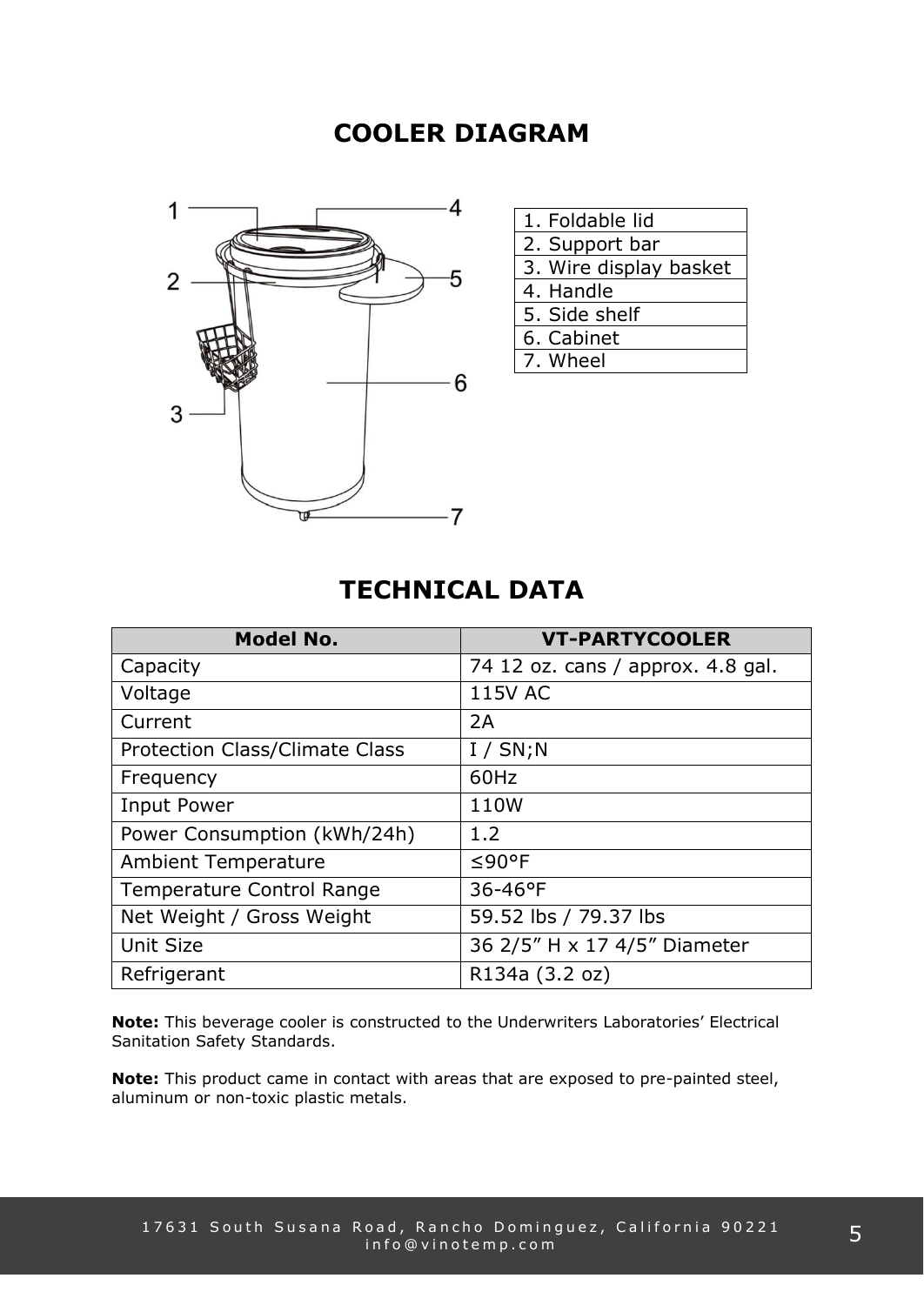**Note:** This beverage cooler is designed to store approximately 74 12 oz. cans. Storing large and/or oddly shaped bottles and cans will decrease the capacity of your beverage cooler.

## **ELECTRICAL CONNECTION**

**WARNING:** Improper use of the grounded plug can result in the risk of electrical shock. If the power cord is damaged, have it replaced by an authorized product service center.

- This unit should be properly grounded for your safety. Do not use extension cords or an adapter.
- Do not kink or pinch the power supply cord.
- The cord should be secured behind the beverage cooler and not exposed or dangling to prevent accidental injury.
- Have the wall outlet and circuit checked by a qualified electrician to make sure the outlet is properly grounded.
- The power cord of this unit is equipped with a 3-pin plug which fits with 3-pin wall outlets to minimize the possibility of electrical shock. Do not, under any circumstances, cut or remove the ground wire from the power cord supplied.
- When a standard 2-pin wall outlet is encountered, it is your responsibility to have it replaced with a properly grounded 3-pin wall outlet.
- This unit requires a standard 115V-60Hz. Follow the voltage, as this provides the best performance and also prevents overloading house wiring circuits that could cause a fire hazard from overheating.
- While unit is in use, ensure that the supplied voltage does not increase over 10% or decrease under 15% (98-127V).
- Never unplug the appliance by pulling the power cord. Always grip the plug firmly and pull straight out from the outlet.
- Repair or replace immediately all power cords that have become frayed or damaged. Do not use a cord that shows cracks or abrasion damage along its length or at either end. When moving the appliance, be careful not to damage the power cord.

**EXTENSION CORDS:** Because of potential safety hazards under certain conditions, it is strongly recommended that you **do not use an extension cord with this appliance.**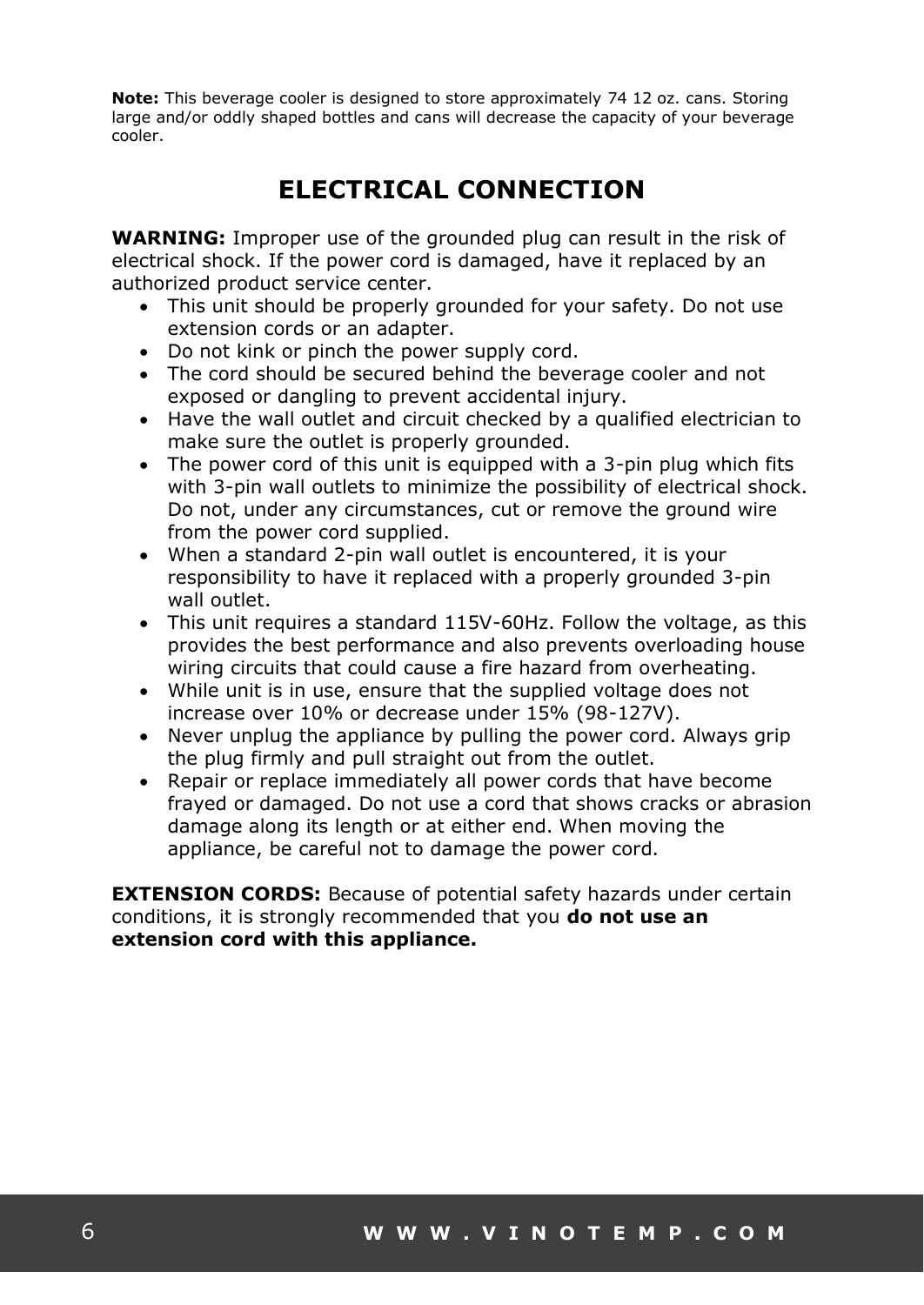## **INSTALLATION INSTRUCTIONS**

#### **Before Using Your Appliance:**

- Remove the exterior and interior packaging.
- Before connecting the appliance to the power source, let it stand upright for approximately 24 hours. This will reduce the possibility of a malfunction in the cooler system from handling during transportation.

#### **Installation of Your Appliance:**

- This unit is shipped ready for use.
- Place your beverage cooler on a leveled floor that is strong enough to support it when it is fully loaded.
- Choose a well-ventilated area with temperatures ≤90°F.
- Side shelves can support up to 9 lbs each and display basket can support 4.41 lbs.

**NOTE:** Designed for indoor and outdoor operation. The appliance should not be located next to sources of high heat or in direct sunlight.

## **OPERATING YOUR BEVERAGE COOLER**

**Power –** Temperature control knob is located beneath the cabinet. To turn off the cooler, rotate the knob clockwise until you hear a "click" sound. This means the unit is no longer powered.



**Colder –** To lower the internal temperature, rotate the temperature control knob clockwise.

**Warmer –** To raise the internal temperature, rotate the temperature control knob counterclockwise.

**NOTE:** Temperature control range is 36-46°F.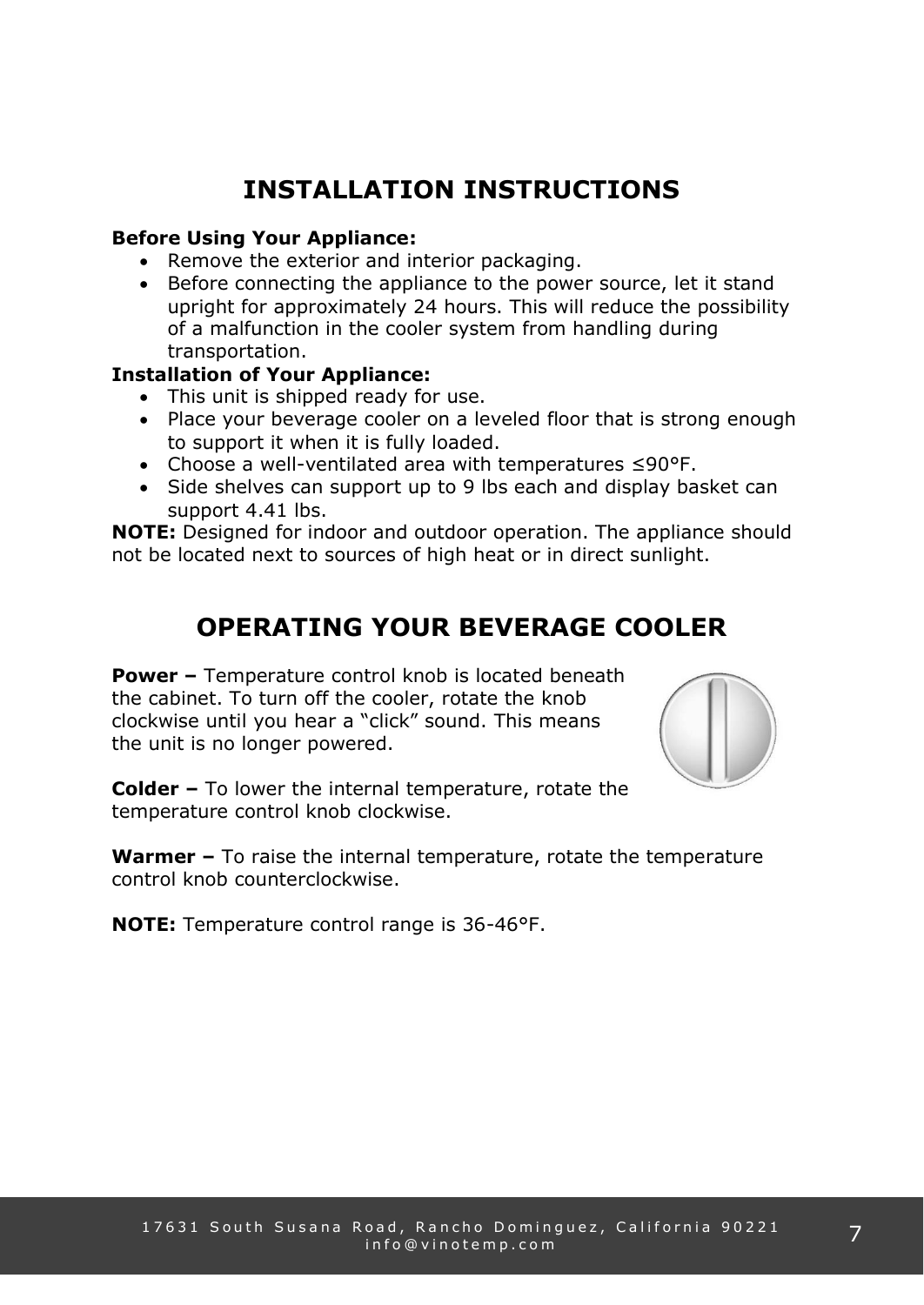### **CARE AND MAINTENANCE**

Cleaning your appliance:

- Turn off the power, unplug the appliance, and remove all items.
- Wash the inside surfaces with a clean damp cloth or with neutral soap.
- Wring excess water out of the sponge or cloth when cleaning area of the controls, or any electrical parts.
- Clean the condenser at least once a month with a vacuum cleaner or a brush to eliminate the dust accumulation.
- Do not wash the cooler with direct or high pressure water jets.
- Never clean appliance parts with flammable fluids. These fumes can create a fire hazard or explosion.



- Do not use solvent-based cleaning agents or abrasives on the interior. These cleaners may damage or discolor the interior.
- Do not use sharp objects for cleaning.
- Do not connect or disconnect the electric plug when your hands are wet.

**CAUTION:** Failure to unplug the appliance could result in electrical shock or personal injury.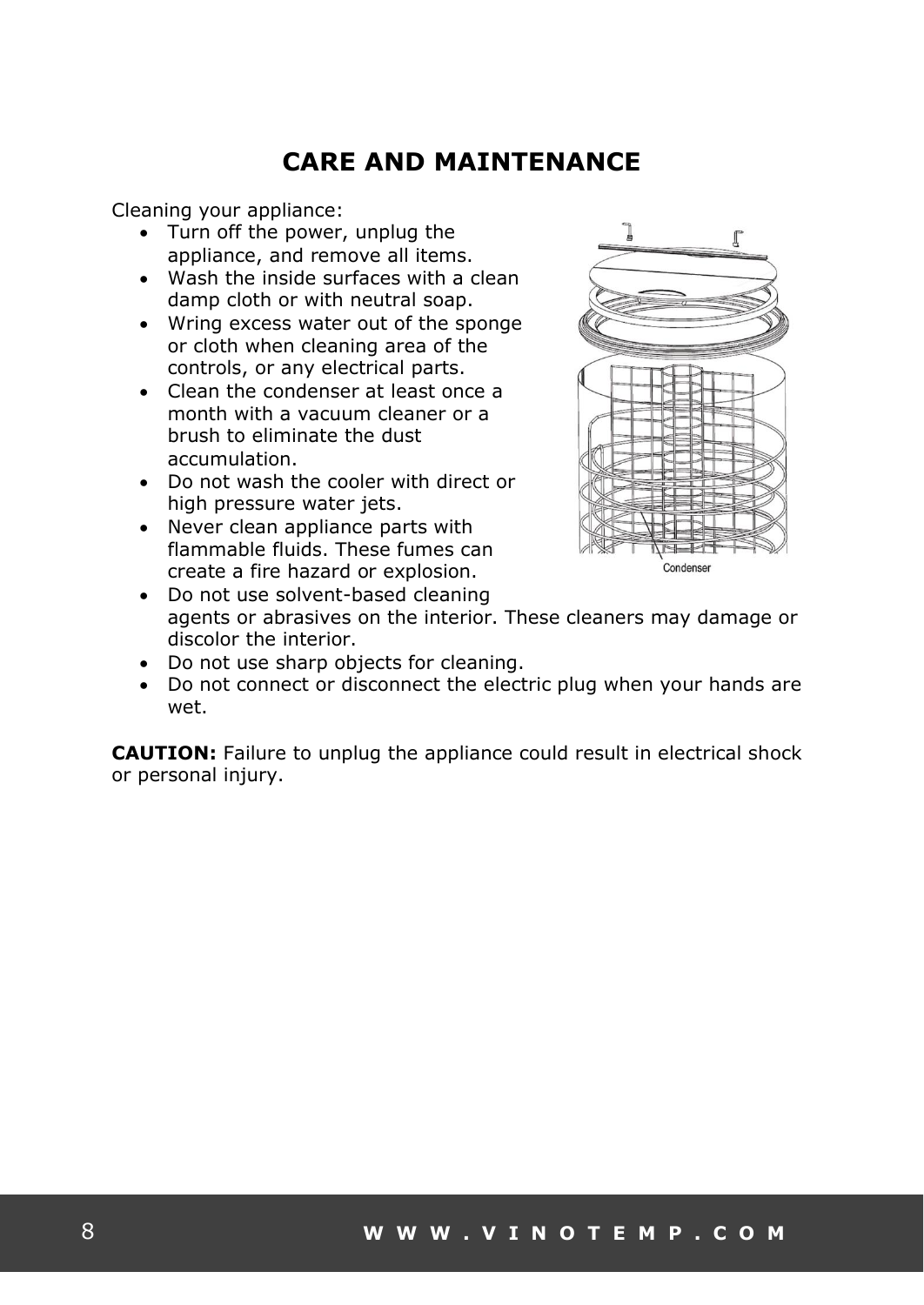## **PROBLEMS WITH YOUR BEVERAGE COOLER**

You can easily solve many common beverage cooler problems, saving you the cost of a possible service call. Try the suggestions below to see if you can solve the problem before contacting Vinotemp at info@vinotemp.com.

### **TROUBLESHOOTING GUIDE**

| <b>PROBLEM</b>  | <b>POSSIBLE CAUSE</b>                                         |
|-----------------|---------------------------------------------------------------|
| <b>Beverage</b> | Not plugged in.                                               |
| cooler does     | Using wrong voltage.<br>$\bullet$                             |
| not operate     | The circuit breaker tripped or there is a blown<br>$\bullet$  |
|                 | fuse.                                                         |
| <b>Beverage</b> | Check the temperature control setting.<br>$\bullet$           |
| cooler is not   | Check that the interior fan is operating and not<br>$\bullet$ |
| cold enough     | blocked.                                                      |
|                 | • Check that the unit is not touching other                   |
|                 | appliances that cause vibrations.                             |
|                 | The condenser needs to be cleaned.<br>$\bullet$               |
|                 | The unit is not on leveled floor.                             |
|                 | The lid is opened too often.                                  |
|                 | The lid is not closed completely.<br>$\bullet$                |
|                 | The lid seal does not seal properly.                          |
| Lid will not    | The beverage cooler is not level.<br>$\bullet$                |
| close properly  | The beverage cooler is too full.                              |
|                 | The seal is weak.                                             |

#### **CIRCUIT DIAGRAM**

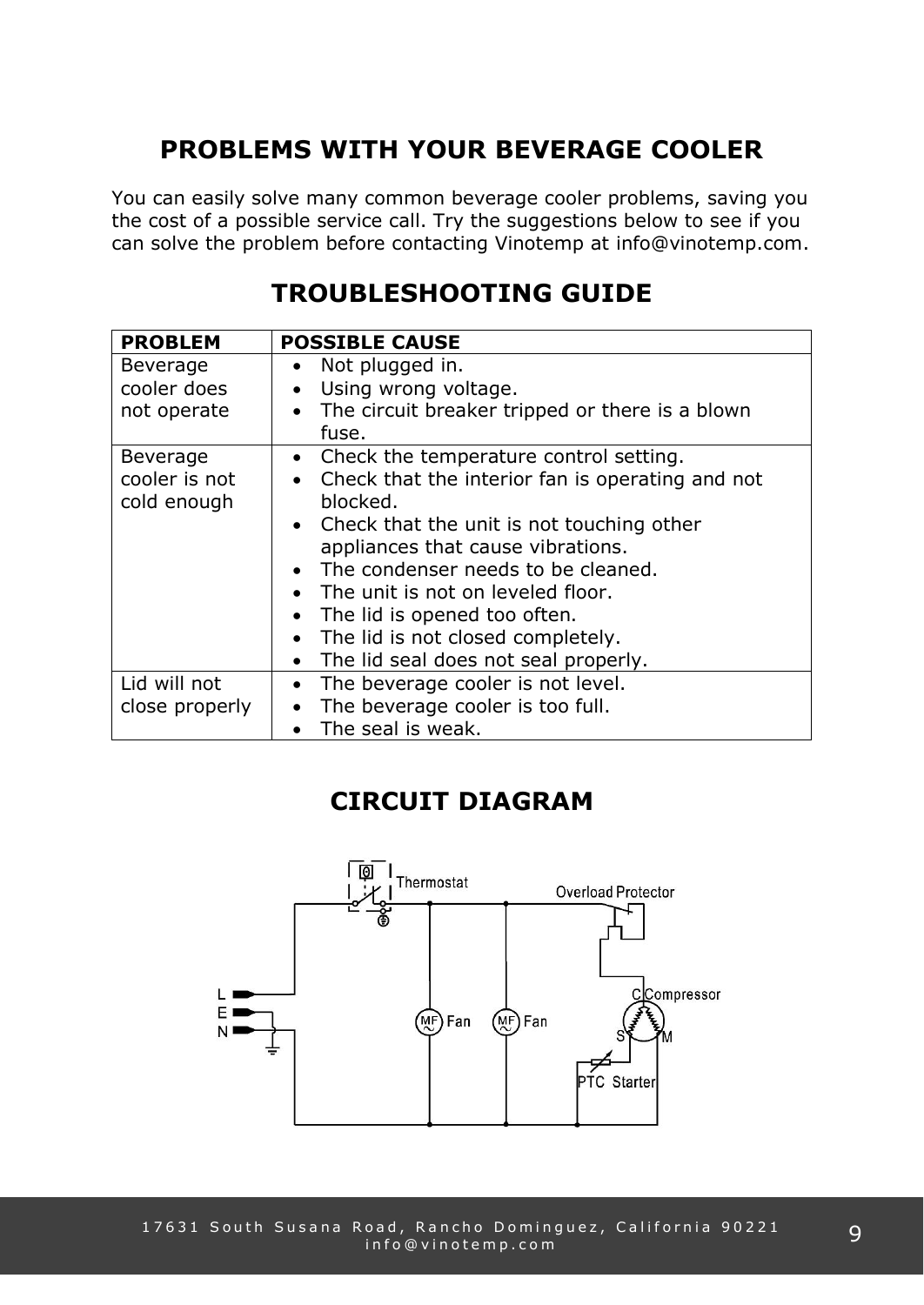### **TERMS OF SALE AND WARRANTY**

Vinotemp International ("Seller") and the person or entity that acquires these goods from Seller ("Purchaser") hereby fully agree to the following terms and conditions of the sale: Shipping fees are the responsibility of the Purchaser whether freight prepaid or freight collect. Seller assumes no responsibility for the goods sold to the Purchaser once the goods have left the Seller's premises, including, but not limited to, late delivery by the moving carrier, or for events caused by any difficulty carrier incurs in attempting to fit the goods into the Purchaser's place of business or residence due to the size of the goods or otherwise. Purchaser assumes all responsibility for delivery, payment of freight, access, measurement, installation, hook-up, wiring, moving and storage of the goods. The transportation of all goods is subject to the terms and conditions which the moving carrier imposes on Purchaser including, but not limited to, additional charges imposed per flight of stairs, and/or additional charges resulting from the carrier's inability to safely and/or adequately use the building elevator to lift the goods to an upper floor. Any claim for damages incurred during shipment by the carrier of the goods are insured and handled directly with the carrier and must be noted at time of delivery. Any damages due to manufacture defects will be handled directly with Vinotemp International, subject to the limited warranty.

All sales are final, and unless authorized in writing by the Seller, Purchaser may not return the goods, under any circumstance. If Purchaser refuses to accept the goods, under any circumstance, the Purchaser is liable for the return and cost of freight both ways, and if Seller does take back the goods, there will be a restocking/service fee that is 35% of the purchase price of the goods. (Product must be in original packaging). Built-to-Order products (including Cabinets, Racking, and Accessories) are non-returnable. Purchaser must notify Seller of non-conforming goods within four days of delivery, after which time all goods are deemed accepted. If an order has been placed and production has started, cancellation of your order will be a 15% charge. If Purchaser tenders payment with a check that has insufficient funds (NSF), or stops payment on a check or credit card for any reason, Purchaser agrees to pay for all costs associated with the Seller's collection or litigation of such a claim, including without limitation extra damages, court costs and attorneys' fees. Finance charges begin the date of invoice. Collection fees plus NSF fee of \$50 will be added to your invoice, which you agree to promptly pay. Title to the goods does not pass until payment is received in full by Seller and Seller retains a security interest in the goods until they are paid for in full. Statute of limitations must be handled in arbitration in the County of Los Angeles.

**LIMITED WARRANTY:** Seller warrants that the goods will be free of defects in materials and workmanship as follows: Furniture style (wood) wine cabinets made in the U.S.: all cooling unit parts for a period of 5 (five) years; cabinetry and labor (uninstalled) for a period of 12 (twelve) months from date of sale. For the metal cabinet wine units: parts and labor for cooling system and cabinetry for a period of 12 (twelve) months from date of sale. Thermoelectric Units: 90 (ninety) days from the date of sale (including Wine Coolers, Beer Dispensers, Humidor, Portofino Wood Cellars, and Refrigerators). Wine-Mate Split Systems and installed products are parts only for 1 year, no labor. Other Wine-Mate Cooling Systems are 5 years parts, 1 year labor. Wine Accessories and Racking Systems are not warranted. There is no warranty on parts purchased separately. Removal and re-installation of unit is not included in warranted labor. Purchaser's exclusive remedy is limited, at Seller's option; to repair or replace defective part[s] with either new or factory reconditioned part[s]. Purchaser is responsible for shipping the unit pre-paid to designated facility and Seller will pay return shipping charges in the continental United States for items repaired under warranty within 12 (twelve) months from date of sale. Since the natural variation in texture, density, grain, color, tone and shade of wood is unavoidable; Seller does not guarantee the texture, color, tone or shade of the wood: nor does seller guarantee the colorfastness of wood or against peeling, chipping, cracking or scratching. Note: Unfinished wood is subject to warping; all wood surfaces must be sealed before placing cellar into service. Improper placement of the unit will void the warranty. By Vinotemp in writing, any third party repair facility must be pre-approved before providing parts free of charge. This limited warranty does not cover damage due to such things as accident, misuse, abuse, mishandling, neglect, acts of God, fires, earthquakes, floods, high winds, government, war, riot or labor trouble, strikes, lockouts, delay of carrier, unauthorized repair, or any other cause beyond the control of the Seller, whether similar or dissimilar to the foregoing. Seller is not responsible for any damages caused to Purchaser's property resulting from the good. This limited warranty applies only inside the Continental US. (Alaska, Puerto Rico and Hawaii are not warranted.)

For Non-New Units (Scratch & Dent/Refurbished/Floor Models), warranty for compressor units is 90 days from your dated invoice and 30 days for thermoelectric units (parts for function only, not cosmetic defects). These units are refurbished and sold as is; Purchaser assumes risks to the quality and performance of goods and assumes the costs of all necessary service or repair not covered herein.

For Element Grills (via Element Products LLC), grills have a 1 year comprehensive parts warranty on entire product. Three years limited parts warranty covering the stainless burner and a thirty day limited parts warranty on grill accessories. If grill is defective and unused plus all packaging and parts are intact, we will either replace the grill or provide service to repair the grill. Returned product must accompany all original packaging and parts and is subject to our 35% restocking fee (and freight both ways).

With Wine-Mate products, if the customer calls and the product is "defective", you must obtain a letter from your qualified refrigeration technician at the customers cost, to verify that the unit was installed properly, with proper ventilation and the unit is truly malfunctioning due to manufacture defect.

Purchaser understands and acknowledges that the goods sold here are wine cellars, cigar humidors, and/or other similar units which house wine or cigars. Purchaser assumes all risk of using these units, including risk of spoilage, humidity variations, temperature variations, leaks, fire, water damage, mold, mildew, dryness and similar and any other perils that might occur.

Seller is not responsible for incidental or consequential damages, and there are no warranties, expressed or implied, which extend beyond the Limited Warranty described above. The implied warranties of merchantability and of fitness for a particular purpose are hereby expressly disclaimed. Some states do not allow the exclusion of incidental or consequential damages, or a waiver of the implied warranties of fitness and/or merchantability, so the above limitations may not apply to you. This warranty gives you specific legal rights and you may also have other rights which vary from state to state. Seller disclaims any indemnification for claims of infringement of any intellectual property of protectable nature. In the event of any dispute between Seller and Purchaser arising out of or relating to these terms and conditions or to the goods sold generally, Purchaser must first file a written claim with Seller within ten days of the occurrence giving rise to the claim and wait an additional thirty days for a response before initiating any legal action. The sale and all terms are subject to California law. Any legal proceeding arising out of or relating to these terms and conditions or to the goods sold generally shall be brought solely and exclusively in the County of Los Angeles. In no event may Purchaser initiate any legal proceeding more than six months after the occurrence of the event giving rise to the dispute.

The above terms and conditions are the only ones governing this transaction and Seller makes no oral representations of any kind. These Terms and Conditions can only be modified in writing, signed by both Purchaser and Seller. 05/12